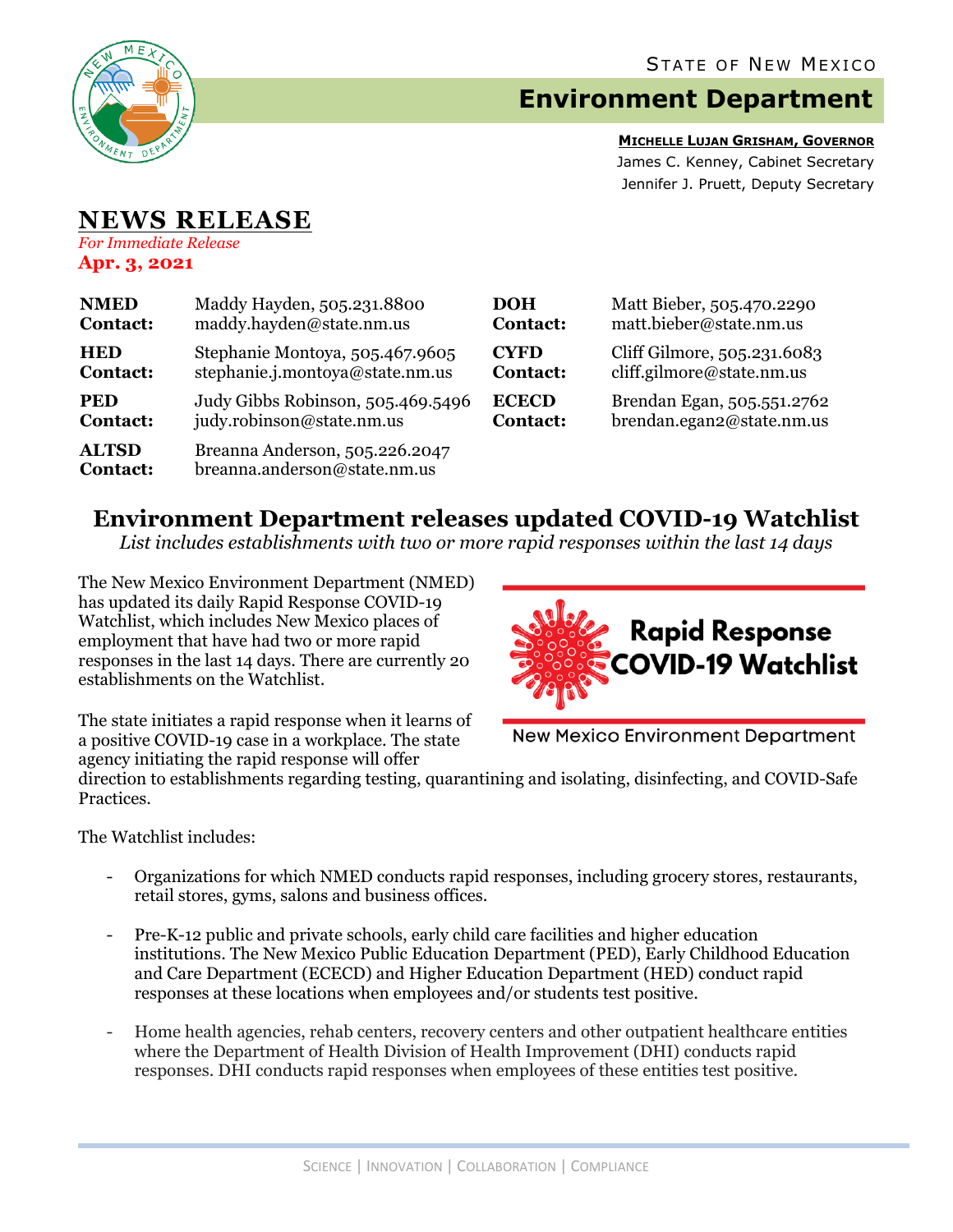- Long-term care facilities, including skilled nursing homes and assisted living facilities where the Aging and Long-Term Services Department (ALTSD) conducts rapid responses when a staff member and/or resident tests positive for COVID-19.
- Children, Youth and Families Department (CYFD) facilities, including residential treatment centers for youth and youth shelters. CYFD conducts rapid responses when staff and/or residents test positive.

The Rapid Response COVID-19 Watchlist allows the public to make more informed decisions when patronizing establishments and also assists NMED's Occupational Health and Safety Bureau and other state and local regulatory agencies in evaluating whether organizations are complying with state public health orders and COVID-Safe Practices. State regulatory agencies may initiate compliance investigations and/or exercise enforcement when establishments fail to adhere to required practices.

The current public health order mandates certain establishments close for two weeks if they have four or more rapid responses within the last 14 days. The closure requirement applies to food and drink establishments, retail spaces, places of lodging, close-contact businesses as defined in the Nov. 13, 2020 public health order, and essential businesses (other than healthcare operations, utility and media services).

When there are four or more rapid responses at a location within 14 calendar days, the New Mexico Environment Department will refer the establishment to the Department of Health, which will evaluate and make the decision on establishment closure. An establishment may be permitted to continue operating if the Department of Health, after consultation with the New Mexico Environment Department, determines that the business is a sole provider of goods or services within a community, or if they have committed to regular surveillance testing of their workforce.

If a school has four rapid responses in a 14-day period, it must close within seven calendar days and remain in remote-only learning for 14 days. Only the individual school that reached the rapid response threshold is required to return to remote learning.

The current Rapid Response COVID-19 Watchlist and closure list, which includes all establishments that have been required to close, are posted [here.](https://www.env.nm.gov/rapid-response-data/)



**New Mexico Environment Department** 

## **Saturday, April 3**

| <b>AGENCY</b><br><b>ASSIGNED</b> | <b>NAME</b>        | <b>ADDRESS</b>      | <b>CITY</b>        | <b>COUNTY</b>     | <b>NUMBER OF</b><br><b>RAPID</b><br><b>RESPONSES</b> |
|----------------------------------|--------------------|---------------------|--------------------|-------------------|------------------------------------------------------|
| <b>NMPED</b>                     | ALAMOGORDO HIGH    | <b>103 CUBA AVE</b> | <b>ALAMOGORDO</b>  | <b>OTERO</b>      | 0                                                    |
|                                  | ALBUQUERQUE TILE & | 2412 CANDELARIA     |                    |                   |                                                      |
| <b>NMED</b>                      | <b>STONE</b>       | RD NE               | <b>ALBUQUERQUE</b> | <b>BERNALILLO</b> | $\mathbf 2$                                          |
|                                  |                    | 8401 JEFFERSON      |                    |                   |                                                      |
| <b>NMED</b>                      | <b>CABLE COM</b>   | STNE # A            | <b>ALBUQUERQUE</b> | <b>BERNALILLO</b> | $\overline{2}$                                       |